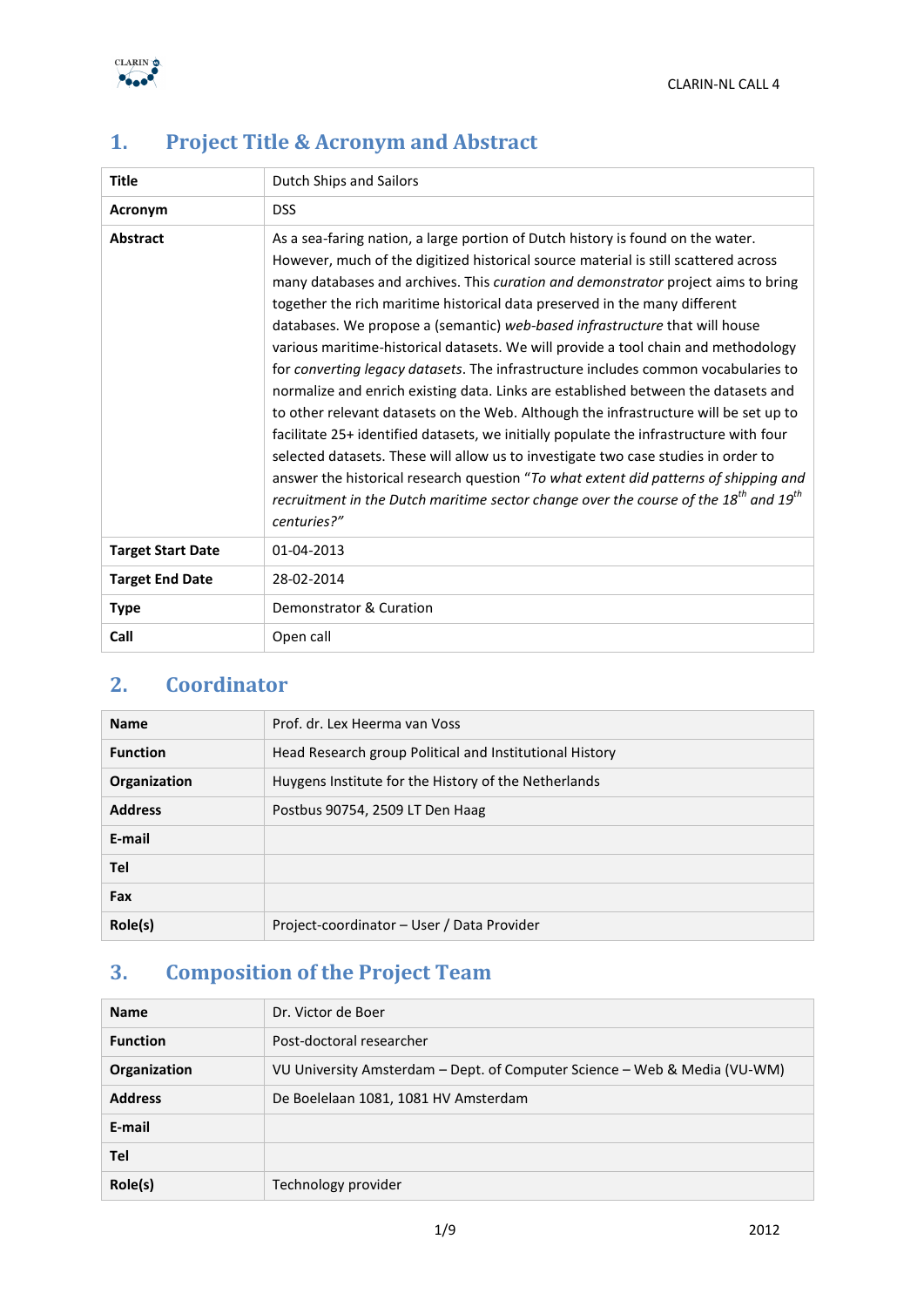

| <b>Name</b>     | Matthias van Rossum, Mphil                                              |
|-----------------|-------------------------------------------------------------------------|
| <b>Function</b> | Post-doctoral Researcher                                                |
| Organization    | VU University Amsterdam – Faculty of Arts – Economic and Social History |
| <b>Address</b>  | De Boelelaan 1105, 1081 HV Amsterdam                                    |
| E-mail          |                                                                         |
| <b>Tel</b>      |                                                                         |
| Role(s)         | User / Data provider                                                    |

| <b>Name</b>     | Dr. Jur Leinenga                                     |
|-----------------|------------------------------------------------------|
| <b>Function</b> | Post-doctoral Researcher                             |
| Organization    | Huygens Institute for the History of the Netherlands |
| <b>Address</b>  |                                                      |
| E-mail          |                                                      |
| Tel             |                                                      |
| Role(s)         | User / Data provider                                 |

| <b>Name</b>     | Prof. dr. Karel Davids                                                  |  |  |  |
|-----------------|-------------------------------------------------------------------------|--|--|--|
| <b>Function</b> | Professor of Economic and Social History                                |  |  |  |
| Organization    | VU University Amsterdam – Faculty of Arts – Economic and Social History |  |  |  |
| <b>Address</b>  | De Boelelaan 1105, 1081 HV Amsterdam                                    |  |  |  |
| E-mail          |                                                                         |  |  |  |
| Tel             |                                                                         |  |  |  |
| Role(s)         | User                                                                    |  |  |  |

| <b>Name</b>     | Prof. dr. Jan Lucassen                                                |  |  |  |
|-----------------|-----------------------------------------------------------------------|--|--|--|
| <b>Function</b> | Professor International and Comparative Social History                |  |  |  |
| Organization    | International Institute of Social History and VU University Amsterdam |  |  |  |
| <b>Address</b>  | De Boelelaan 1105, 1081 HV Amsterdam                                  |  |  |  |
| E-mail          |                                                                       |  |  |  |
| Tel             |                                                                       |  |  |  |
| Role(s)         | User                                                                  |  |  |  |

| <b>Name</b>     | Dr. Joost Schokkenbroek                    |
|-----------------|--------------------------------------------|
| <b>Function</b> | Head Curator and Manager Academic Programs |
| Organization    | Het Scheepvaartmuseum                      |
| <b>Address</b>  | Postbus 15443, 1001 MK Amsterdam           |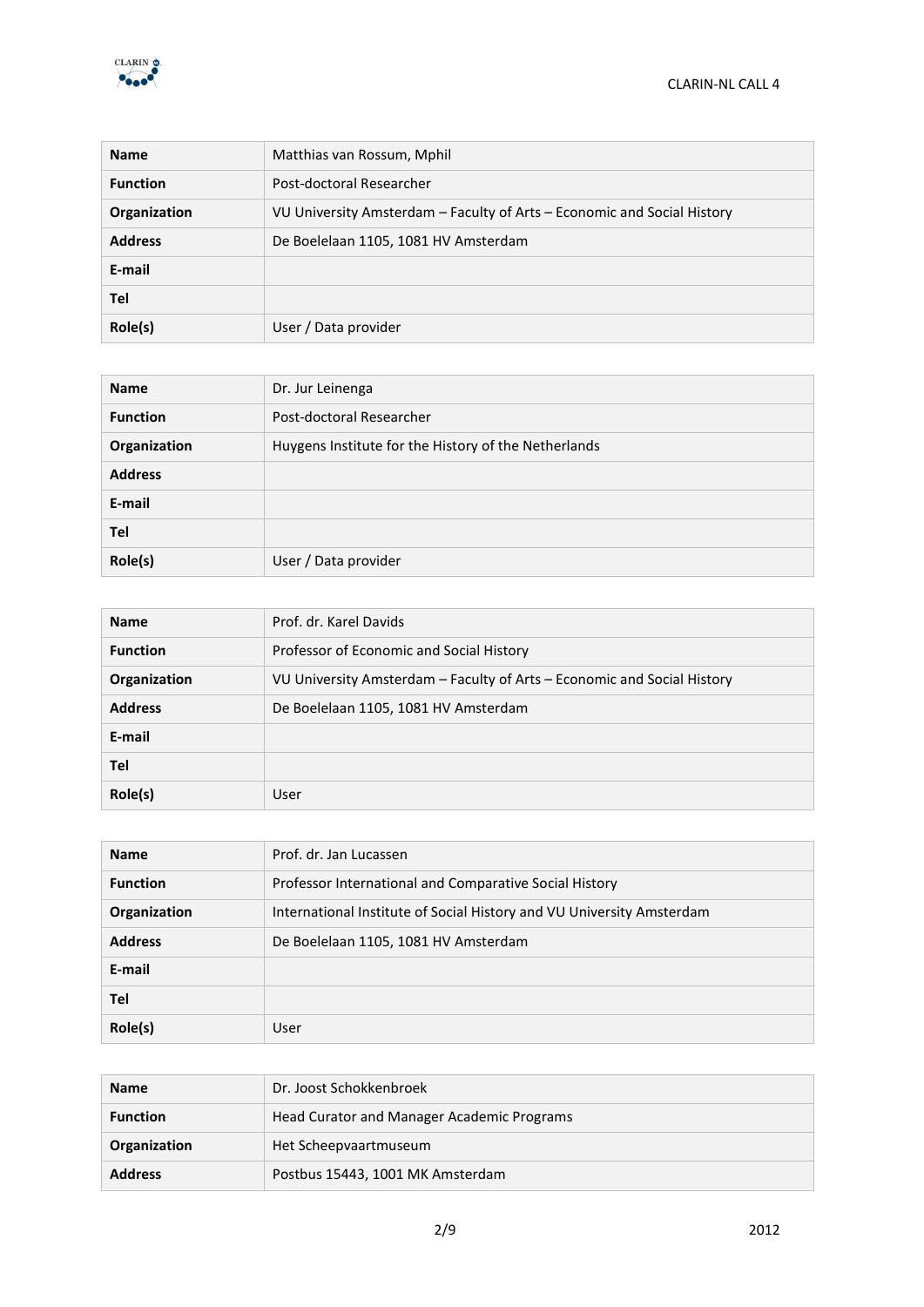

| E-mail  |      |
|---------|------|
| Tel     |      |
| Role(s) | User |

### **4. CLARIN centre**

Huygens ING will host the finalized web-infrastructure as well as the individual converted datasets. Long-term sustainability will be secured through the curated resources at DANS-KNAW.

## **5. Requested Budget: Just the requested amount in Euro**

The requested budget is: € 98.436,25

# **6. Description of the Proposed Project**

### **6.1 Research Question(s)**

The maritime industry has been central to regional and global economic, social and cultural exchange (Unger 2011). It is also one of the best historically documented sectors of human activity. Many aspects of it have been recorded by shipping companies, governments, newspapers and other institutions. In the past few decades, much of the data in the preserved historical source material has been digitized. Among the most interesting data are those on shipping movement and crew members. The Dutch Republic in the  $17<sup>th</sup>$  and  $18<sup>th</sup>$  centuries had to rely to a large extent on immigration to man its fleet (Van Lottum 2007). Especially in Asian waters, it also relied on Asian crews (Van Rossum 2011).

Often information that deals with the same shipping movements and crew composition is spread over several historical sources and hence over several databases. The data often refers to the same 'places', 'ships', 'persons' and 'events'. By linking the different available databases, the data can complement and amplify each other, and new research possibilities open up. Ideally, we would want to be able to follow a ship from port to port, and crew members pursuing their careers from ship to ship.

With that aim, this project brings together the rich maritime historical data preserved in different databases. It will do so by enriching and linking a selection of available datasets, and developing an infrastructure that will be open for future links to more maritime historical data and databases. The curation aspect of the project is that available datasets are brought together, and in some cases made available on the Internet for the first time. Metadata and links will be added, to identify and link identical places, ships, persons and events in different databases. The demonstrator aspect is that the project will show that added research possibilities are opened by linking the data across databases. Data and metadata sets will be made available to other researchers and database compilers in the discipline. The portal will offer an opportunity to make additional related data sets available and link them to each other.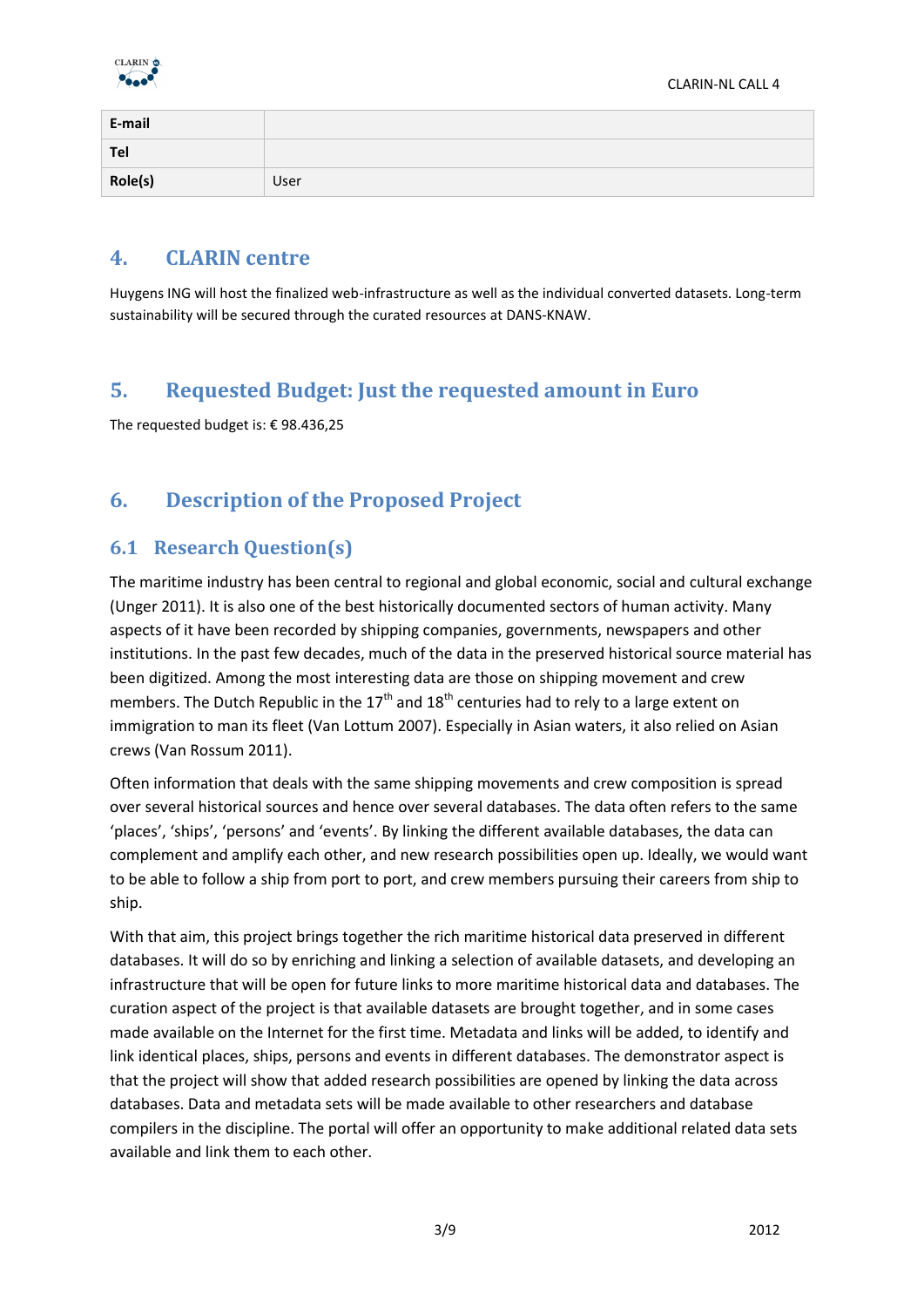One way to enrich the data will consist of linking available maritime historical data on 'ships', 'places' and 'persons' to textual historical data adding information on 'ship movements' and 'events'. For the maritime historical data, we will use for the 18th century a collection of internally linked databases concerning the shipping and personnel of the Dutch East India Company (Verenigde Oost-Indische Compagnie) and for the 19th century the Monsterrollen database of the Noordelijk Scheepvaartmuseum constructed by Jur Leinenga. Both sets of data will be linked to the textual historical source of Historische Kranten of the Koninklijke Bibliotheek, which offers news on 'ship movements' and (overseas) 'events' for both periods.

The Monsterrollen databases contains elaborate data on the crew composition of ships from the Northern Netherlands (c. 1800-1930) and provides information on the sailors involved, such as the places of origin, wage and age. Through the information of the Historische Kranten this information can be linked to 'ship movements' (arrivals and departures) and other 'events' mentioned in the historical news papers, especially in the category 'Scheepstijdingen' and 'Scheepsnieuws'.

The data concerning the Dutch East India Company are available in the databases VOC Opvarenden, providing extensive data on crews of VOC ships leaving the Republic, the database Dutch-Asiatic Shipping, providing data on all inter-continental voyages of VOC ships, and the database Generale Zeemonsterrollen, providing data on the crew composition and sometimes location of VOC ships stationed in Asia and not engaged in inter-continental shipping. Most of the 'ships', 'places' and (intercontinental) 'ship movements' have already been standardized and linked between these datasets. The information of the Historische Kranten will be mined for still unknown 'ship movements' in Asia and 'events'. For example, the VOC ship Kroonenburg is mentioned in the Dutch-Asiatic Shipping database, arriving from the Republic in July 1762 in Batavia, and leaving from Batavia to the Republic again in November 1766. In this period, the ship was active in Asian waters, and a yearly account of its crew size is provided in the Generale Zeemonsterrollen database. The shipping movements and possible events occurring in the intra-Asiatic shipping are reported on in the Historische Kranten. For example, the Middelburgsche courant of 17 December 1765 mentions that on 10 May 1765 the ship was sent from Batavia to Persia.

The project makes available data to answer the research question: how did patterns of shipping and recruitment in the Dutch maritime sector change over the course of the 18th and 19th centuries? The users involved in the project will investigate two separate instances: Dutch East-Indies shipping in the 18th century and Northern-Netherlands shipping in the 19th century. This will supply information on added value of this research approach through linked datasets and these data for different periods and types of shipping.

This project will enable research on the specific patterns of shipping and recruitment in these two sectors. How did these patterns change, and how was this reported in the shipping news? The infrastructure and method created for linking the data through 'places', 'ships', 'persons' and 'events' can, after this project, be extended to other maritime historical data.

### **6.2 Research Data**

The Historische Kranten have been made digitally available by the KB (http://kranten.kb.nl). The metadata is in XML-format, and accessible via OAI-PMH-protocol. The Monsterrollen database has been made available by the Noordelijk Scheepvaartmuseum (http://www.noordelijkscheepvaartmuseum.nl). It will be made available in this project in a re-usable and interoperable format. The VOC Opvarenden and Dutch-Asiatic Shipping databases are available via DANS and for a broader public via an online interface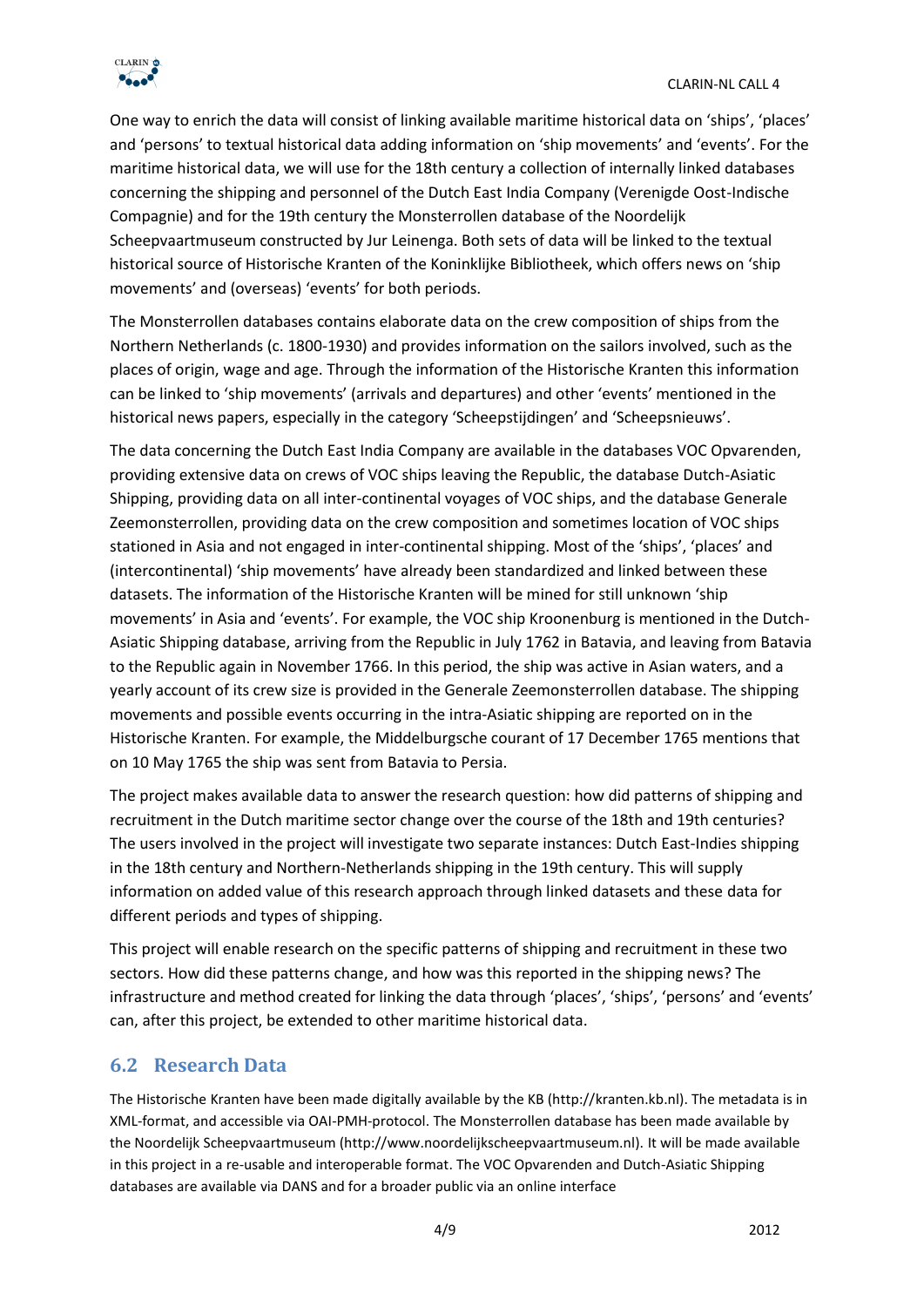

(http://vocopvarenden.nationaalarchief.nl/ and http://www.historici.nl/Onderzoek/Projecten/DAS). The Generale Zeemonsterrollen database has been constructed by one of the participants and will be made available through this project.

### **6.3 Technology**

**Data format** The resources will be curated using open (Semantic) Web standards, specifically the Resource Description Framework (RDF). Uniform Resource Identifiers (URIs) will be assigned to resources, acting as persistent (and Web-dereferenceable) identifiers. The RDF can be serialized as XML to allow for XML-based storage and retrieval. The use of Semantic Web standards and principles allows for the light-weight integration of data sources. Specifically, these principles do not impose a singular database schema, but rather enable adhoc integration through mapping of fields and values (Domingue 2011) This has made earlier successful data integration efforts such as MultimediaN E-culture possible.<sup>1</sup>

Existing data schemas will be used for the curated sources. These include Dublin Core and SKOS (Simple Knowledge Organization System). As part of the project, reusable data schemas will be identified and imported in the infrastructure. RDF and SKOS are CLARIN-recommended standards, for data categories (e.g. Dublin Core), we provide mappings to ISOcat.

**(Semantic) Web-based infrastructure.** The common infrastructure will be realized using Semantic technologies, specifically an RDF triple store with SPARQL querying functionality . The RDF data, metadata and links will be created using ClioPatria<sup>2</sup>. ClioPatria is the award winning, SWI-Prolog-based platform for Semantic Web Applications. It joins the SWI-Prolog RDF and HTTP infrastructure with a SeRQL/SPARQL query engine, interfacing to the The Yahoo! User Interface Library (YUI) and libraries that support semantic search. ClioPatria has been used successfully in the cultural heritage domain in for example the MultimediaN E-Culture and EuropeanaConnect projects. The Poseidon project uses ClioPatria for exploring piracy attacks and other events related to martime safety.<sup>3</sup> ClioPatria includes support for converting legacy datasets as well as establishing links between data sources. The latter is done in an interactive fashion focusing on quality and transparency of the enrichments using the Amalgame alignment platform (de Boer 2012). All tools are Web-accessible. All software and data formats used within this project will employ open licenses. To ensure compliancy with Huygens infrastructure, the resulting RDF triples will be transferred to a JAVA-based triple store (Sesame, Jena) located at that institute.

### **6.4 Description**

The currently fragmented historical data provide only partial views on the development of Dutch shipping and recruitment patterns from the 17<sup>th</sup> century onwards. By connecting the various sets of data it will be possible to address new sets of questions concerning changing recruitment patterns and patterns of shipping. This will be analyzed in combination with specific historical events mentioned in the Historische Kranten database. The method and infrastructure created can in the future provide an infrastructure for linking more and broader maritime historical data. As this can serve to map the mobility of ships, people and also goods, it is relevant not only to maritime historical research, but also to economic, social and migration history research.

**.** 

<sup>1</sup> http://e-culture.multimedian.nl/

<sup>2</sup> http://cliopatria.swi-prolog.org

 $^3$  An (incomplete) list of projects can be found here: http://e-culture.multimedian.nl/software/ClioPatria.shtml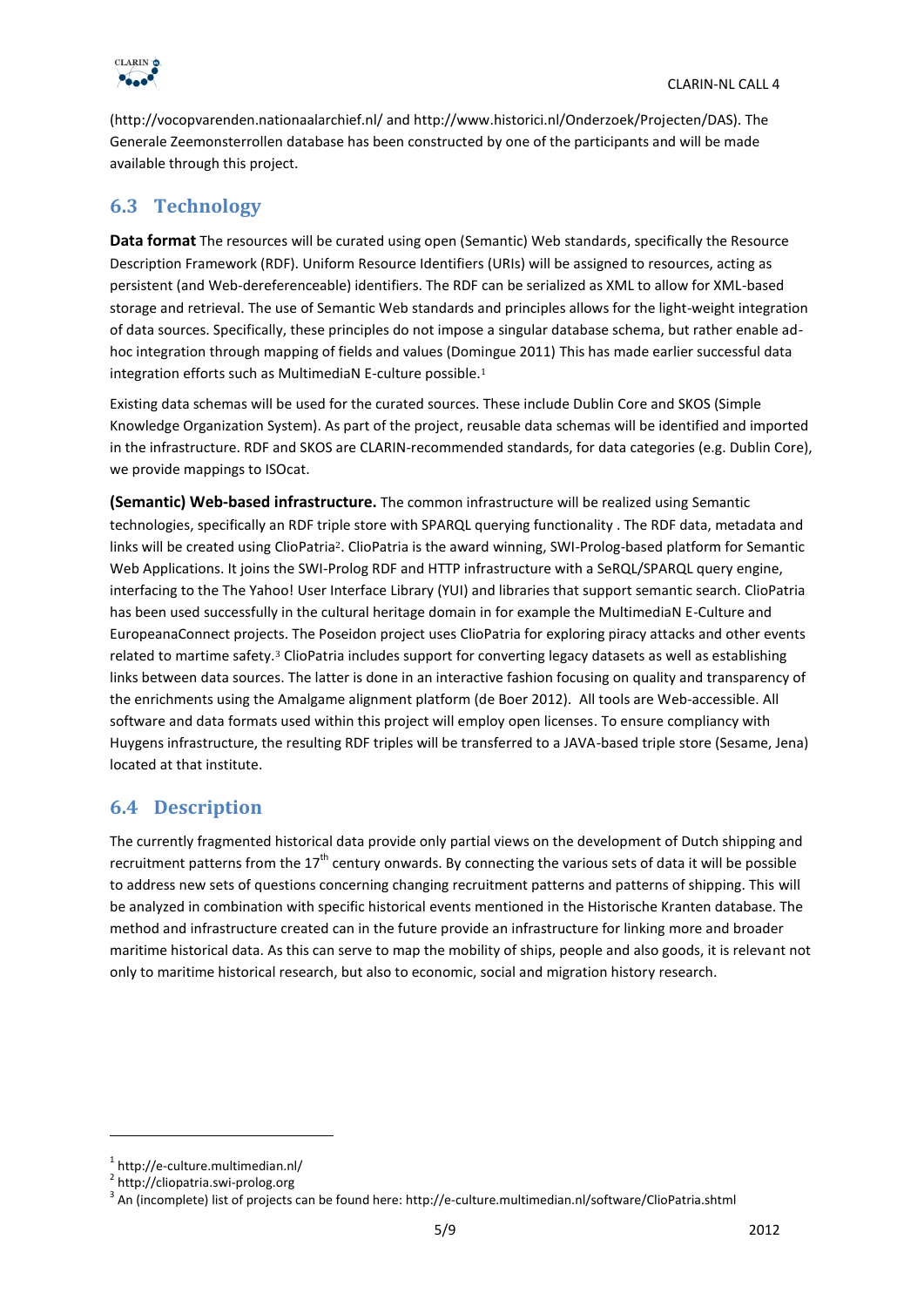

### **6.5 Plan**

#### *Type: Demonstrator & Curation project*

**Analysis and collection of maritime datasets.** Within a pilot study, over 25 maritime historical datasets have been identified.<sup>4</sup> As part of the proposed project, we will expand this list and provide a first web portal to these datasets. This portal will provide information about the location, type, content and format of the datasets as well as any IPR and accessibility issues. For the project, a number of the most promising data sets will be crosslinked and linked with an external data set (the newspapers). This will serve as a demonstrator for the possibilities of linking other datasets related to maritime history. Thus, the portal will serve for the dissemination of the results reached in the project.

| <b>Task</b>                                                       | Participant | <b>Effort</b> | <b>Related Deliverable</b> |
|-------------------------------------------------------------------|-------------|---------------|----------------------------|
| Completion of identification of datasets; overall<br>requirements | VU-Hist     | 1,5 PM        | D1                         |
| Initial portal setup                                              | VU-WM       | 0.5 PM        | D1                         |

#### **Design and setup of common infrastructure**

The infrastructure based on semantic technologies (RDF, SKOS) and realized using the ClioPatria platform. Specific features will be based on the requirements provided by (potential) users. Common vocabularies and schemata will be identified in a collaboration between the technology provider and the user.

| <b>Task</b>                                 | Participant | <b>Effort</b> | <b>Related Deliverable</b> |
|---------------------------------------------|-------------|---------------|----------------------------|
| Requirements for infrastructure             | Huygens ING | 1 PM          | D <sub>2</sub>             |
| Data curation databases                     | Huygens ING | 2 PM          | D <sub>3</sub>             |
| Historical thesaurus places                 | Huygens ING | 4 PM          | D6                         |
| Design and setup of Semantic infrastructure | VU-WM       | 1PM           | D <sub>5</sub>             |
| Identification of common schemata           | Huygens ING | 1 PM          | D <sub>2</sub>             |
| Identification of common vocabularies       | Huygens ING | 1 PM          | D <sub>2</sub>             |
| Implementation of common schemata           | VU-WM       | $0.5$ PM      | D <sub>3</sub>             |
| Implementation of common vocabularies       | VU-WM       | $0.5$ PM      | D <sub>3</sub>             |

#### **Enrichment of three datasets**

 $\overline{a}$ 

In the pilot study, a selection of datasets (*Monsterrollen*, *VOC Opvarenden, Dutch-Asiatic Shipping, Generale Zeemonsterrollen* and *Historische Kranten*), were identified that will be used to validate the common infrastructure. They will be used to answer the research question as stated in section 6.1. In these enrichment tasks, we convert the datasets, use the common schemas and vocabularies and establish internal and external links. Specifically, we establish links regarding 'places', 'ships', 'persons' and 'events' between the databases. Persistent identifiers are established in the form of Uniform Resource Identifiers (URIs).

<sup>4</sup> Jan Lucassen & Matthias van Rossum, 'Uitslag enquête Maritiem Historische Databases', (intern rapport, 7 september 2012).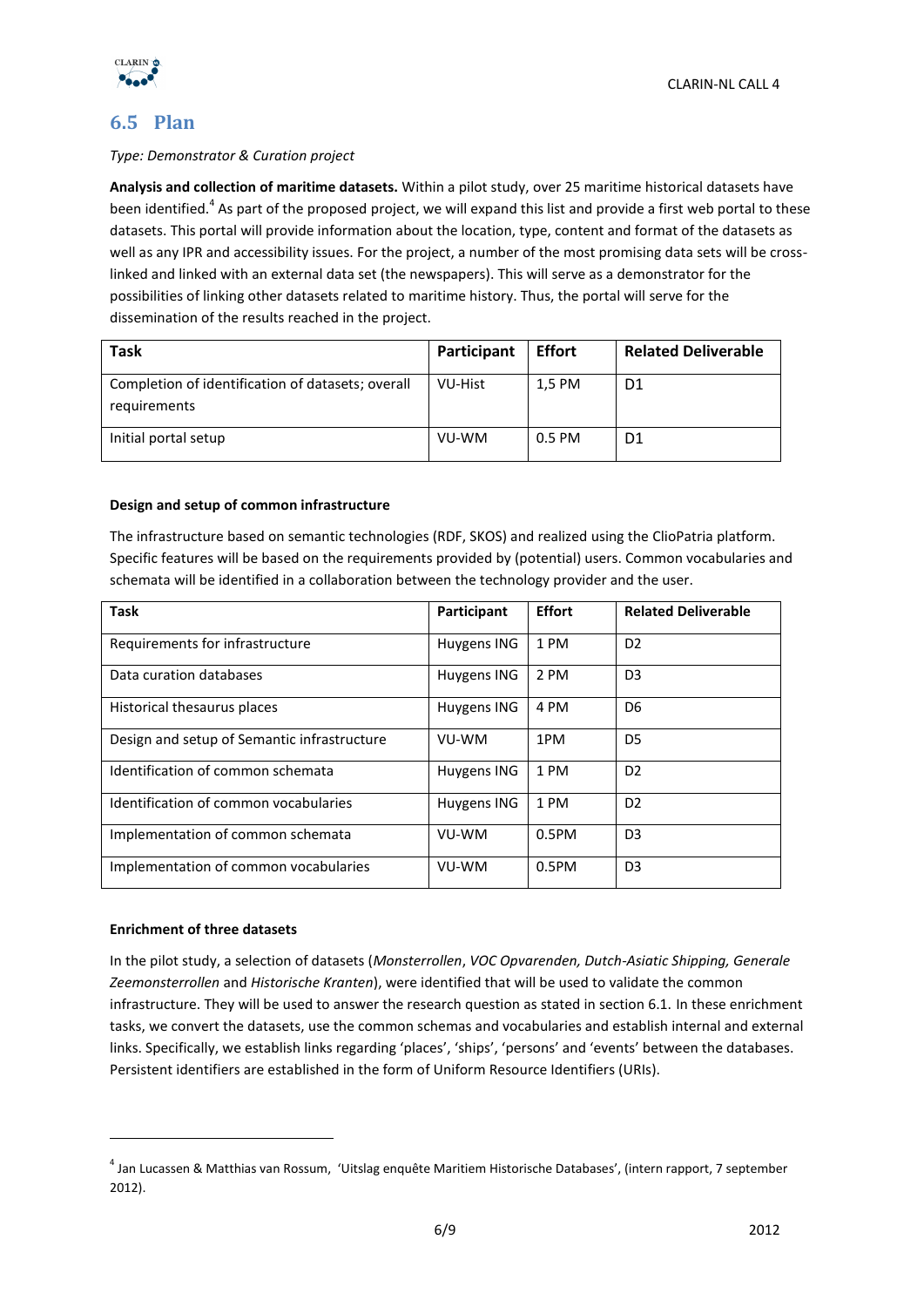

| Task                                                                                                                          | Participant | <b>Effort</b> | <b>Related Deliverable</b> |
|-------------------------------------------------------------------------------------------------------------------------------|-------------|---------------|----------------------------|
| Conversion and enrichment of <i>Monsterrollen</i>                                                                             | VU-WM       | 1 PM          | D <sub>3</sub>             |
| Conversion and enrichment of VOC Opvarenden,<br>Dutch-Asiatic Shipping, Generale Zeemonsterrollen,<br>and Historische Kranten | VU-WM       | 1PM           | D <sub>3</sub>             |
| PIDs for curated resources                                                                                                    | VU-WM       | 0.25PM        | D <sub>3</sub>             |

#### **Documentation and tool consolidation**

The tool-chain used for the conversion will be consolidated into a comprehensible package. and documented for future use. Specifically, a step-by-step conversion and enrichment guide will be delivered to ensure that future expansion of the datasets is enabled.

| <b>Task</b>                 | Participant | <b>Effort</b> | <b>Related Deliverable</b>        |
|-----------------------------|-------------|---------------|-----------------------------------|
| Consolidation of tool chain | VU-WM       | 0.5 PM        | D <sub>11</sub>                   |
| User documentation          | VU-WM       | 0.5PM         | D <sub>10</sub> . D <sub>11</sub> |

#### **CLARIN centre and curation plan:**

All components are built using open source technology that runs on every LinuX system. The complete system will be developed on a dedicated server at VU Amsterdam. For future access we distinguish between a live environment (hosted by Huygens Institute) and an archival environment (DANS). VUA will transfer the infrastructure to Huygens' servers. The curated data and metadata will be stored at DANS. The metadata will be made harvestable via the OAI-PMH protocol.

| Task                         | Participant  | <b>Effort</b> | <b>Related Deliverable</b> |
|------------------------------|--------------|---------------|----------------------------|
| Long-term storage and access | Huygens/DANS | 0,5 PM        | D 9                        |
| Infrastructure migration     | Huygens      | 1PM           | D 9                        |

#### **Metadata/ mapping**

Metadata for the datasets will be using Semantic Web standards as well as CMDI categories and data-values. RDF and SKOS are CLARIN-recommended standards, for data categories (e.g. Dublin Core), we provide mappings to ISOcat.

| Task             | Participant | <b>Effort</b> | <b>Related Deliverable</b> |
|------------------|-------------|---------------|----------------------------|
| Metadata mapping | VU-WM       | 1PM           | D <sub>12</sub>            |

### **7. Deliverables and Milestones**

| <b>Deliverable</b> | <b>Title</b>                         | <b>Type</b> | <b>Responsibility</b> | <b>Month of</b><br>completion |
|--------------------|--------------------------------------|-------------|-----------------------|-------------------------------|
| D <sub>1</sub>     | Maritime portal                      | <b>SW</b>   | VU-WM, VU-HIST        | M <sub>2</sub>                |
| D <sub>2</sub>     | List of common schemas, vocabularies | <b>DOC</b>  | Huygens-ING           | M4                            |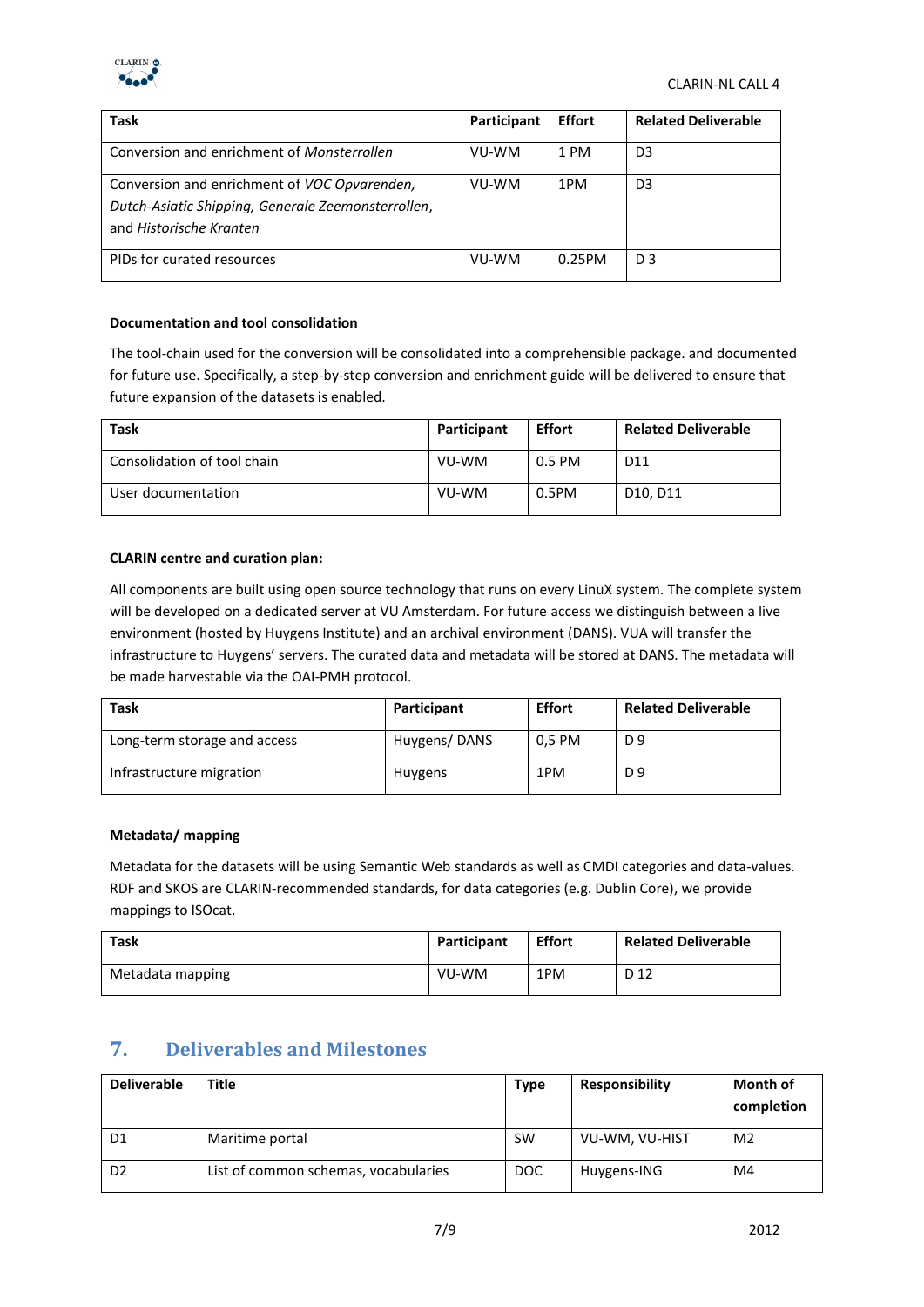

| D <sub>3</sub>  | All datasets converted                                          | <b>DATA</b> | VU-WM          | M <sub>5</sub> |
|-----------------|-----------------------------------------------------------------|-------------|----------------|----------------|
| D <sub>4</sub>  | Metadata of the resources dealt with in the<br>project          | <b>DATA</b> | VU-WM          | M <sub>5</sub> |
| D <sub>5</sub>  | Infrastructure set up and tested                                | SW          | VU-WM          | M <sub>6</sub> |
| D <sub>6</sub>  | Internal links established                                      | <b>DATA</b> | VU-WM          | M <sub>8</sub> |
| D7              | External links established                                      | <b>DATA</b> | VU-WM          | M <sub>8</sub> |
| D <sub>8</sub>  | Metadata made available on a recognized<br><b>CLARIN</b> server | <b>DATA</b> | Huygens-ING    | M <sup>9</sup> |
| D <sub>9</sub>  | The curated resources on a recognized<br><b>CLARIN</b> server   | <b>DATA</b> | Huygens-ING    | M <sub>9</sub> |
| D <sub>10</sub> | Documentation of curated resources                              | <b>DOC</b>  | <b>VU-HIST</b> | M10            |
| D11             | Documentation of tool chain                                     | DOC         | VU-WM          | M10            |
| D <sub>12</sub> | Requirements and desiderata for the CLARIN<br>infrastructure    | <b>DOC</b>  | VU-WM          | M10            |

### **8. IPR and Ethical Issues: Risks**

Monsterrollen is built by Jur Leinenga, He is willing to cooperate in the proposed project and to make his dataset available. The Generale Zeemonsterrollen database is built by Matthias van Rossum. He is willing to cooperate in the proposed project and to make his dataset available. The VOC Opvarenden and Dutch-Asiatic Shipping databases are available through DANS. Historische Kranten is available through http://kranten.kb.nl in an open and standardized way. (http://kranten.kb.nl/about/Ontsluiting)

## **9. Expertise of the applicant(s)**

#### **Huygens**

Prof. dr. Lex Heerma van Voss has research experience as a historian in maritime history and with databases of shipping and crews. He has been involved in and supervised a number of historical data projects, including Clio-Infra. He heads the research group on Political and Institutional History at Huygens ING.

#### **VU WM**

Dr. Victor de Boer has extensive research experience in using and developing semantic technologies in the cultural heritage domain and has worked on the MultimediaN E-Culture, EuropeanaConnect and CLARIN-VK projects. He is currently employed as a post-doctoral researcher at the Web & Media group at the VUA.

#### **VU HIST**

Matthias van Rossum MPhil has expertise on economic, social, migration and maritime history. He has knowledge of maritime historical databases, has built the *Generale Zeemonsterrollen* databases and organized a recent workshop on maritime historical databases (7-9-2012).

Prof. dr. Jan Lucassen, prof. dr. Karel Davids en dr. Joost Schokkenbroek are renowned experts in maritime history. They will act as advisors for and users of the proposed infrastructure.